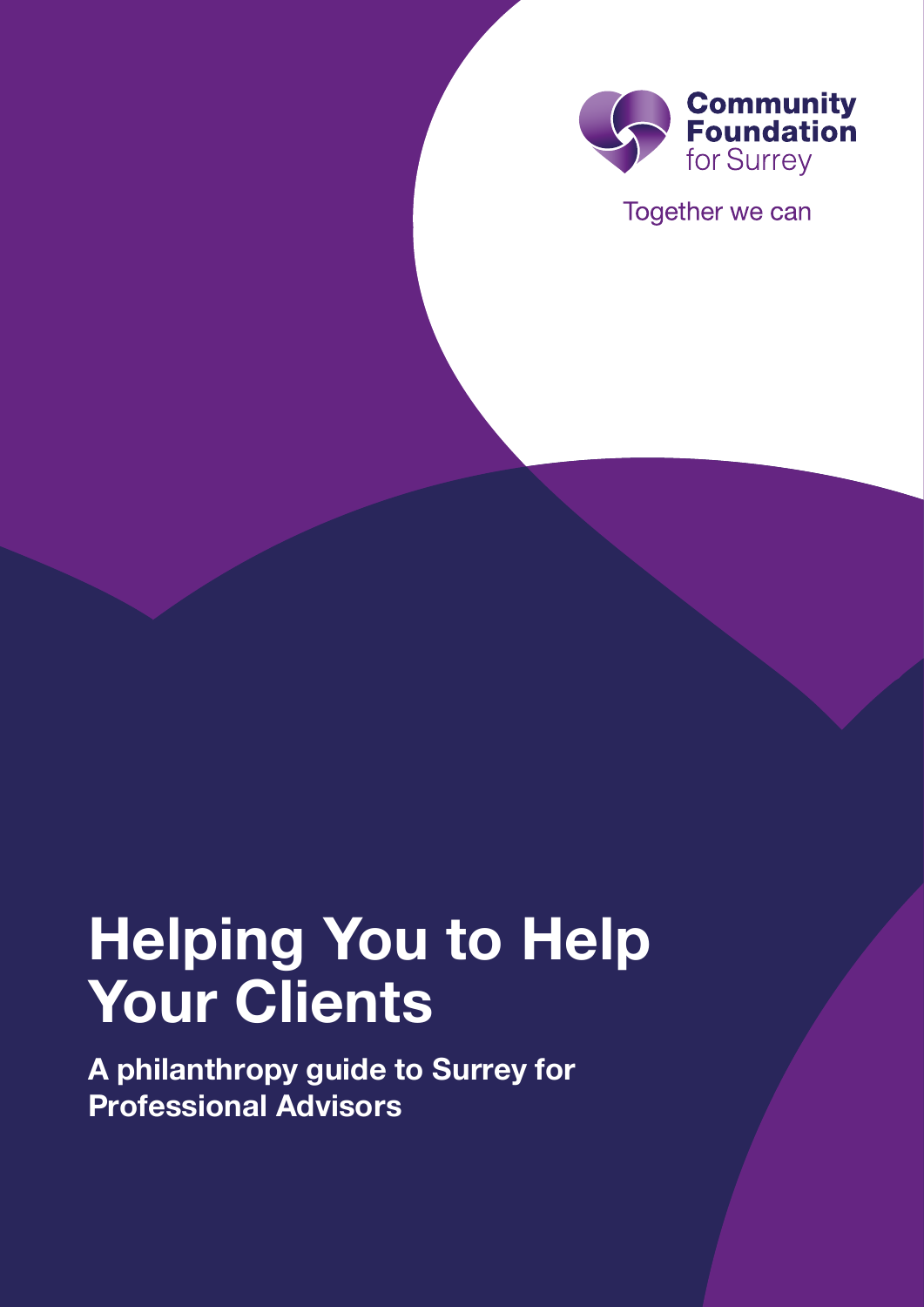As societal needs have become more prevalent in recent years, there has been a growing interest in philanthropy, effective charitable giving and the options available. You will be able to provide good advice on tax effective giving, and how to donate – but how do you help your clients to find who to donate to whilst ensuring the money is well used and makes a difference?

By working in partnership with you, CFS can provide a fully inclusive offering which will help your clients to meet their charitable goals and reach the causes they wish to support. We will work closely together to find the option which is right for them. We provide a range of options for private clients who are interested in:

### **Setting up a personalised fund**

CFS offers a flexible alternative to establishing a conventional charitable trust, giving your client all of the benefits and none of the administrative responsibilities;

### **Contributing to an existing fund**

CFS offers a range of options for donors who wish to pool their funds with other like-minded donors;

### **Setting up a tribute fund**

CFS can support those who wish to set up a charitable fund in memory of a loved one;

### **Tax effective giving**

Giving to CFS can result in highly attractive tax relief on donations;



#### **Transferring an existing charitable trust**

CFS can support and manage the administrative burdens of established charitable trusts;

Responsible for more than 80 philanthropic funds, we are unrivalled in our knowledge of local causes and we are expert in supporting individuals, families and businesses to establish and administer their own philanthropic giving.

#### **Leaving a legacy or gift in their will**

We are proud to generate resources to fund hundreds of community groups across Surrey every year.

> CFS can support individuals who wish to leave a lasting gift to a range of organisations.

**In addition, if you hold client assets we will work with you to ensure you continue to manage those assets and work with your client to ensure they are allocated to the charitable causes they care about.**

county has communities that urgently need support but also people with the means who want to play a part in providing a positive future. This toolkit is therefore intended to help you to help your clients

because we believe that together we can make the difference at this vital time.

The Community Foundation for Surrey (CFS) is an independent grant-making charity and the central platform for giving in the county, bringing together those in a position to give with those driving local action. We offer a range of giving options to enable local philanthropists to get their funds to the heart of the issues that matter to them in a way that is both efficient and personalised.

Rebecca Bowden, Chief Executive

# **2020-21 Highlights**

In the Financial Year ending March 2021 we achieved the following:



Over **£4.3 million** distributed to support local communities

Over **£4.5 million** generated in resources to help those in need



Over **£2.7 million** awarded from our Coronavirus Response Fund to support those most impacted by Covid-19

**650** grants awarded



Largest grant: **£87,178**



Average value of grant awarded to organisations: **£7,738**

# As you will know, the **with as communities** and a separate and a separate and a separate and a separate and a separate and a separate and a separate and a separate and a separate and a separate and a separate and a separat

**This document has been written as a concise toolkit for professional advisors seeking philanthropy solutions for clients who want to make a difference to local people's lives across Surrey.**

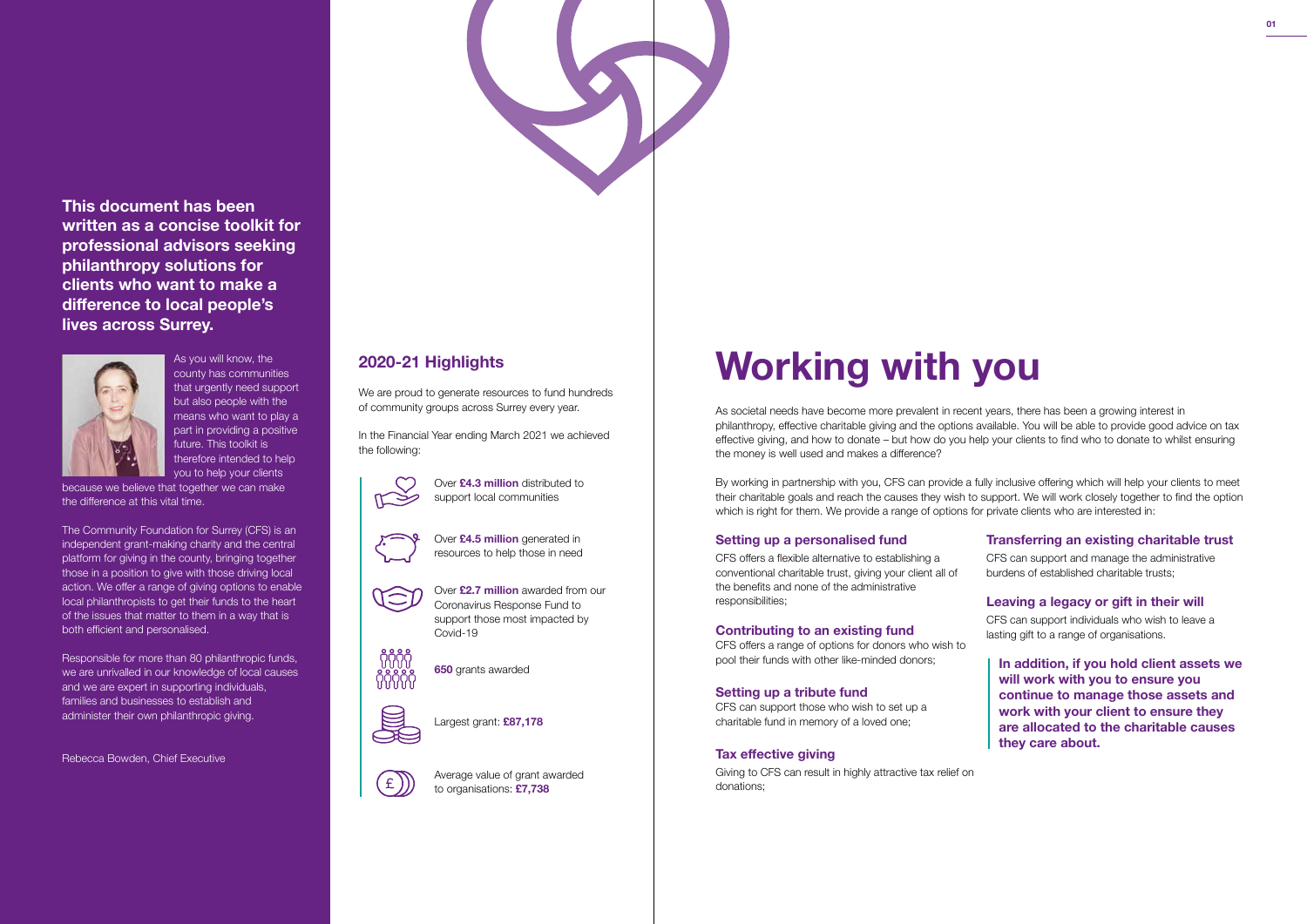**The Community Foundation for Surrey is an ideal vehicle for philanthropists wishing to structure their giving to local charitable organisations in an efficient way. We make charitable giving to local causes stress-free, easy and enjoyable.**

By working with us, you and your clients can benefit in a number of ways:

#### **We are local**

With a personalised fund, your clients choose the causes they wish to support. Grants can be made to registered charities as well as voluntary groups and organisations. Clients can be involved in decisionmaking, including which community projects to support and the level of funding provided.

Your clients' funds will be used to support the local community in which they live and work. They can visit projects and see for themselves the positive impact that their charitable giving achieves.

#### **We are flexible**

#### **We are quick and efficient**

We can set up a personalised fund as soon as the client is ready rather than waiting several months to register as a charitable trust.



#### **We make giving easy**

We invite applications from community groups and review them, carrying out the due diligence to check validity and synergy with the client's wishes. We arrange for grants to be made from the fund and undertake end of grant monitoring to ensure the money has been spent well.

#### **We are knowledgeable**

We have excellent knowledge of local community need and connections to grassroots community and voluntary groups that make a difference to local communities, so can match your clients' interests to effective projects, causes and initiatives.

If you hold client assets, you can continue to manage the assets that the client chooses to allocate **for charitable purposes with CFS. They will be transferred so that CFS becomes your client in respect** of those assets, but you will continue to manage them on our behalf and we will work in partnership **with you to ensure your client's philanthropic aims are met.**

#### **We are here to stay**

If a client leaves a legacy in a will today, it is possible that the charity or cause they wanted to fund is either no longer in existence or in need of assistance. We ensure the original intentions of your client are carried out without having to approach the Charity Commission for a variance of the original deeds of a trust or intentions in a will.

# **Benefits to your clients**

**We can work with you and your client to set up a Bespoke Fund for distributing grants, tailoring the criteria and priorities for the fund to meet with the client's philanthropic goals.**

By working with you and your client in this way, we offer a straightforward and flexible alternative to creating conventional charitable trusts. We can either set up a Flow Through Fund, meaning we can distribute donations to the fund as grants straight away for immediate impact, or set up an Endowment with the resulting investment returns being made available for grant-giving in perpetuity – or a hybrid of the two.

## **Sharing the joy of giving across generations Nigel, Alison and Family**

Following careers as an actuary and teacher respectively, Nigel and Alison helped to establish a youth project in one of the most socially deprived areas of Surrey.

"Through establishing a youth charity in Surrey, we learned how a small amount of money could make a difference to the lives of those experiencing disadvantage" explains Nigel. Applying for funding for the charity brought them into contact with the Community Foundation for Surrey for the first time.

"After making several grant applications, it was clear that the Foundation provided an indispensable service bringing together those who had money to give with those who needed funding. Most importantly, they were professional in making sure that the money was used appropriately by the charities. Establishing our own fund with the Foundation seemed the right thing to do.

Our fund includes our children, Carol and David, and their families and so our endowment will continue making gifts on behalf of the family well into the future. We have loved visiting the projects we award grants to and seeing the very positive effect that our money has.

Having worked in business my whole career, I wanted the best return on our money and the Foundation was the perfect solution."



# **Setting up a Bespoke or Donor Advised Fund**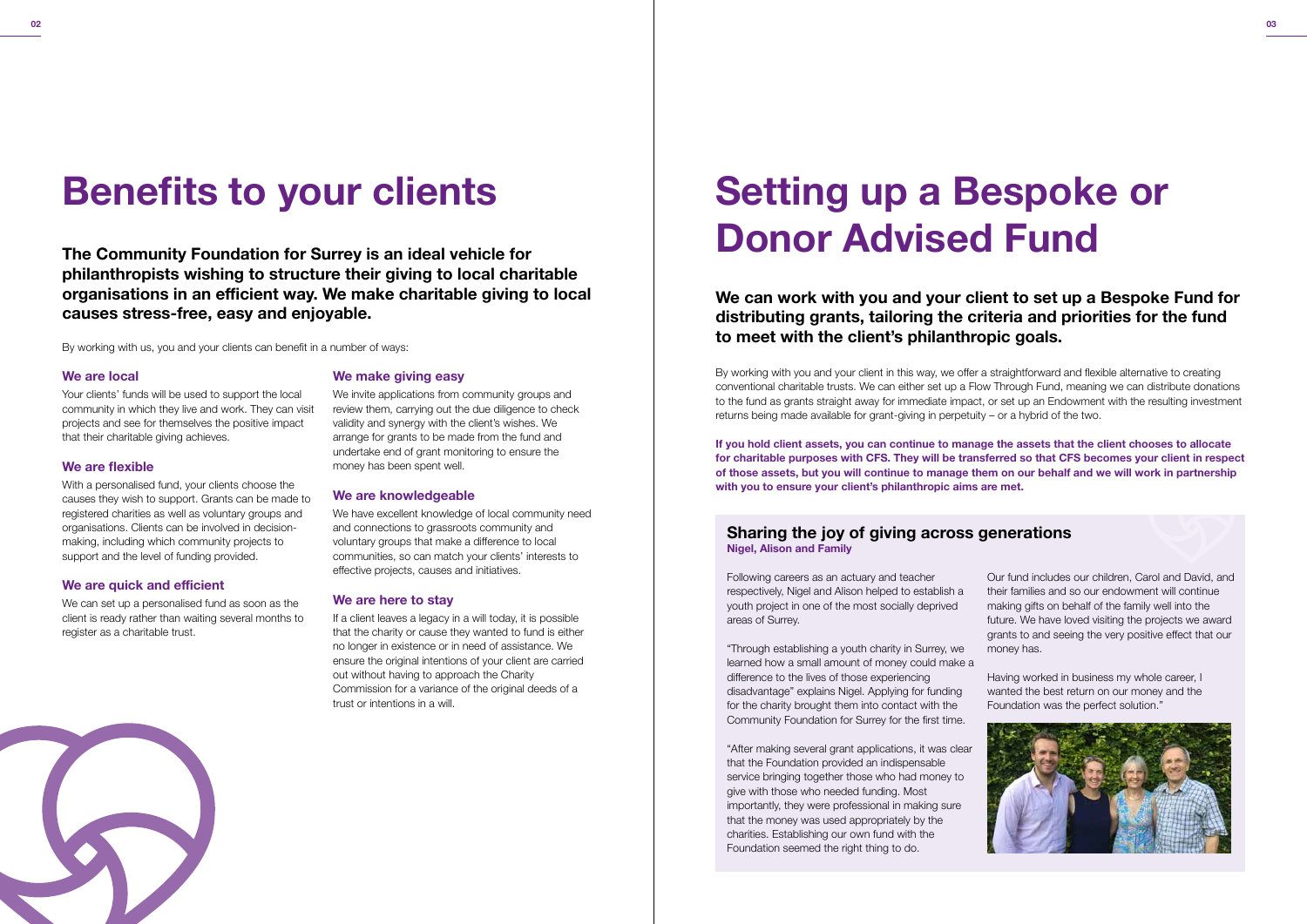

**Aside from setting up a Bespoke Fund, there are many other ways your client can get involved and many reasons for giving. By working together, we can find a solution to help your client reach their philanthropic goals and support the causes they care about.**

#### **Contributing to an existing Collective Fund**

For clients who are not yet ready to commit to a Donor Advised Fund but who still wish to support a range of voluntary organisations across the county, making a regular or one-off donation of any size to one of our Collective Funds may be a solution.

Donations of any size can be made to the Surrey Community Fund at any time and allows us, using our local knowledge and expertise, to get the funds to where the need is greatest quickly and efficiently.

CFS Collective Funds offer an opportunity to collaborate and pool funds with other donors who all share a passion for a particular cause (Themed Fund) or geographical area of the county (Area Fund). Grants from these Funds are awarded by a panel of donors and local individuals.

Our Themed Funds cover a range of causal areas including: Health & Wellbeing, Education & Skills, Disadvantage, Communities, Environment and Arts. Our Area Funds include larger Borough-wide funds and smaller Village and Town funds.

### **Surrey Community Fund**

A further option for clients is to support our fund which addresses emergency and unmet needs across the county, enabling CFS to be pro-active and responsive to critical issues as they emerge.

#### **Leaving a Legacy**

While some clients will have a clear idea which charities they wish to support through leaving a gift in their Will, others may want to give back to their local community but are unsure exactly which charities to support.

A long-term option is for your client to name the Community Foundation for Surrey in their Will, with the instruction to use the legacy to support a particular cause or areas of the county, or indeed for it to be unrestricted. That way, as we are here to stay, even if a specific charity or cause is no longer in existence or need of assistance when the legacy is realised, we can ensure that your client's original intentions are carried out.

All money left to a charity is immediately free of inheritance tax, as well as reducing the taxable portion of your client's estate. In addition, if at least 10% of the taxable value of your client's estate is left to charity, the inheritance tax on the remainder is automatically reduced from 40% to 36%.

#### **In Memory and Tribute Funds**

#### **Charitable Trust Transfers**

Through its Revitalising Trusts programme, the Charities Commission has given advanced permissions to Community Foundations to undertake the transfer of trust assets from dormant, ineffective and moribund trusts so that their funds can be better used.

In your capacity as a Professional Advisor, you may come across cases where family and friends of people who have died wish to set up a fund in their memory. As an alternative way of setting up a Bespoke fund the Community Foundation for Surrey can help establish an In Memory or Tribute Fund, enabling your client to create a lasting legacy for their loved one and establish an agreement whereby funds are raised for the cause. We can tailor the fund themes, criteria and geography to ensure the funds are spent in a way that best represents the causes close to their heart. This is a low-cost solution for families and can be set up immediately. It is also tax efficient as Gift Aid can be claimed on funds raised as appropriate. Where residual monies on client accounts cannot be traced and returned to the original owner, professional firms are required to give these unclaimed balances to charity. We can transform unclaimed balances into an asset for the community, holding the funds in our endowment. The capital funds are protected, and we can provide an indemnity in case the original owner should seek recompense. In the meantime, the annual income earned from the interest and dividends can be distributed to local community groups.

There are a number of reasons why your clients who are Trustees of existing charitable trusts may wish to consider CFS as an alternative option to manage the assets going forward. We provide a range of options from assisting with grant-making to taking over the legal responsibilities for the trust completely, yet with clients retaining an interest and involvement, should they wish.

### **Residual Client Balances**

# **Other Ways to Give**

**"The Foundation provided an indispensable service bringing together those who had money to give with those who needed funding."**

Donor feedback